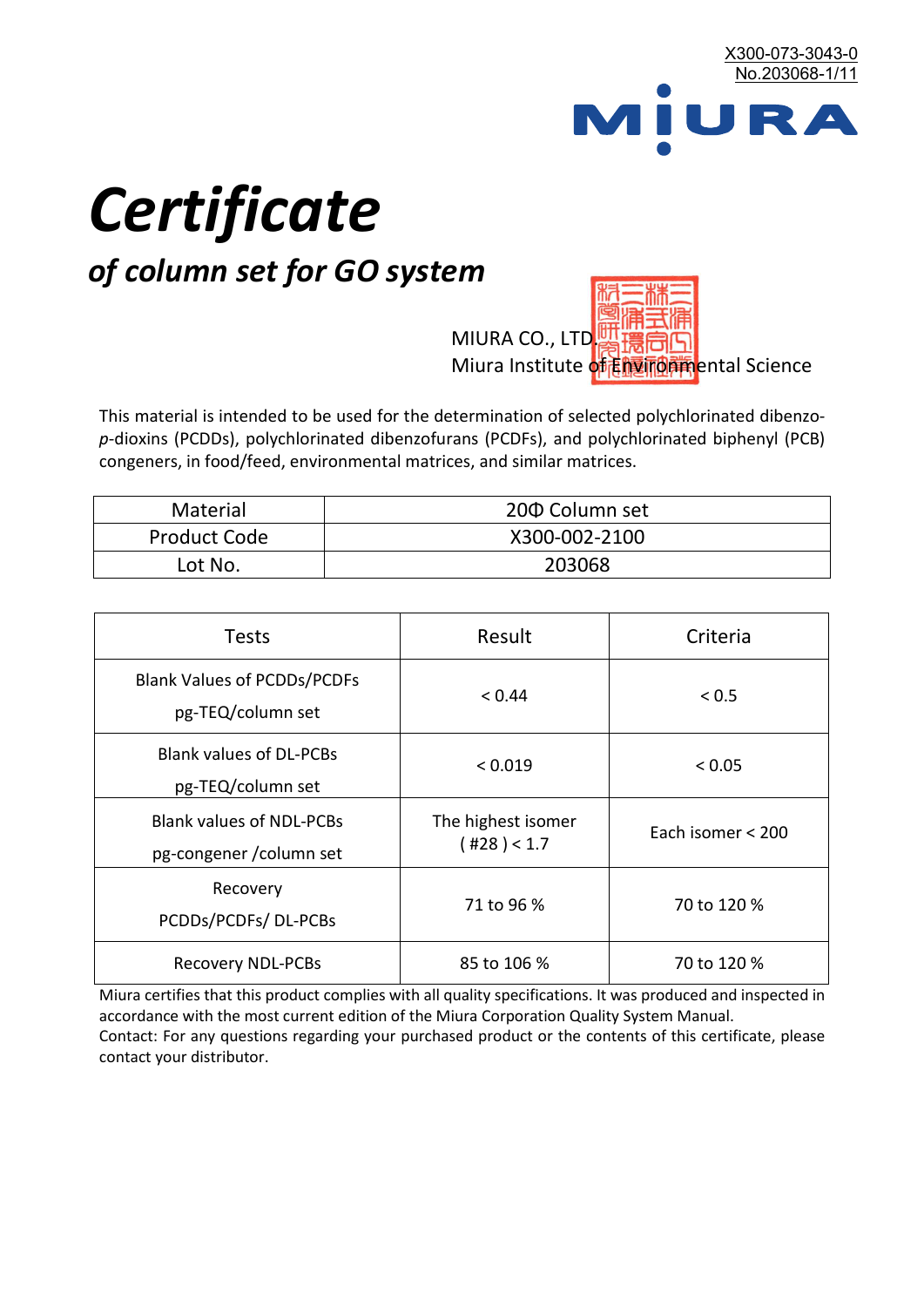### **DESCRIPTIONS**

**Lot Number:** The number mentioned on the labels on the column bag is the lot production number.

**Blank Level Values:** Blank level values, expressed as mass fractions (pg-TEQ per a column set), for selected PCB congeners, PCDD, and PCDF congeners are provided in Table 2. Blank level values are a reference value for which MIURA has the highest confidence in its accuracy, in that all known or suspected sources of bias have been investigated or taken into account (JIS K0311 or JIS K0312).

**Recovery Values (Sample):** Recovery values, expressed as percentages, are provided in Table 3 for selected mass labeled-PCB congeners, and selected mass labeled PCDD and PCDF congeners, based on selected mass labeled recovery standards added before GC-MS measurement. Recovery values meet EU regulations; however, the values meet the MIURA criteria for this certification, which are stricter than what is required by EU regulations.

#### **NOTICE AND WARNING TO USERS**

THE GO SYSTEM COLUMN SET IS INTENDED FOR DIOXIN ANALYTICAL USE ONLY, INCLUDING HAZARDOUS MATERIALS. BEFORE USE, READ THE SDS CAREFULLY; HANDLE PRODUCT AS A HAZARDOUS MATERIAL CAPABLE OF SKIN CORROSION AND/OR EYE DAMAGE.

#### **INSTRUCTIONS FOR STABILITY, STORAGE, AND USE**

**Stability and Storage:** The column set should be stored at room temperatures below 25 °C until use. It should not be frozen or exposed to sunlight or ultraviolet radiation. After removing from the bags, the contents should be used immediately, especially, because the concentration column (lower) "Alumina" can be deactivated under high-humidity. Storing of the removed column set is not recommended.

**Use:** If storing in a cold room or refrigerator, bring them to room temperature (let stand for approximately 30 min), remove water condensed on the surface of the bags. Carefully remove the bags to avoid damage of the column. Use the same lot number with one column set. For more information of column set refer to the operation manual.

#### **ANALYTICAL METHODS USED AT MIURA**

For preparation of blank test, several column sets chosen at random per lot production were allowed to reach ambient temperature; two types of the purification columns (upper: silver nitrate silica gel, and lower: sulfuric acid silica gel) were assembled, and 10 mL of n-hexane was added to wet the top of the column with the designated column cap and disposable syringe. Then, a known amount of internal standard solution (containing selected labeled PCB, PCDDs, and PCDFs congeners; as shown in Table 1) dissolved in 6 mL of n-hexane was added to the top of the column with disposable syringe, and the syringe was washed with 2 x 2 mL of n-hexane; the n-hexane was injected into the column again. Then, the purification columns assembled with the concentration columns (upper) and (lower) were set to the each system unit immediately. After two fractions (dioxin and PCB fractions) were obtained from each system unit, a known amount of the recovery standard solution was added to each concentration vessel. Finally, both fractions were concentrated using an evaporation system under nitrogen to 0.01 mL.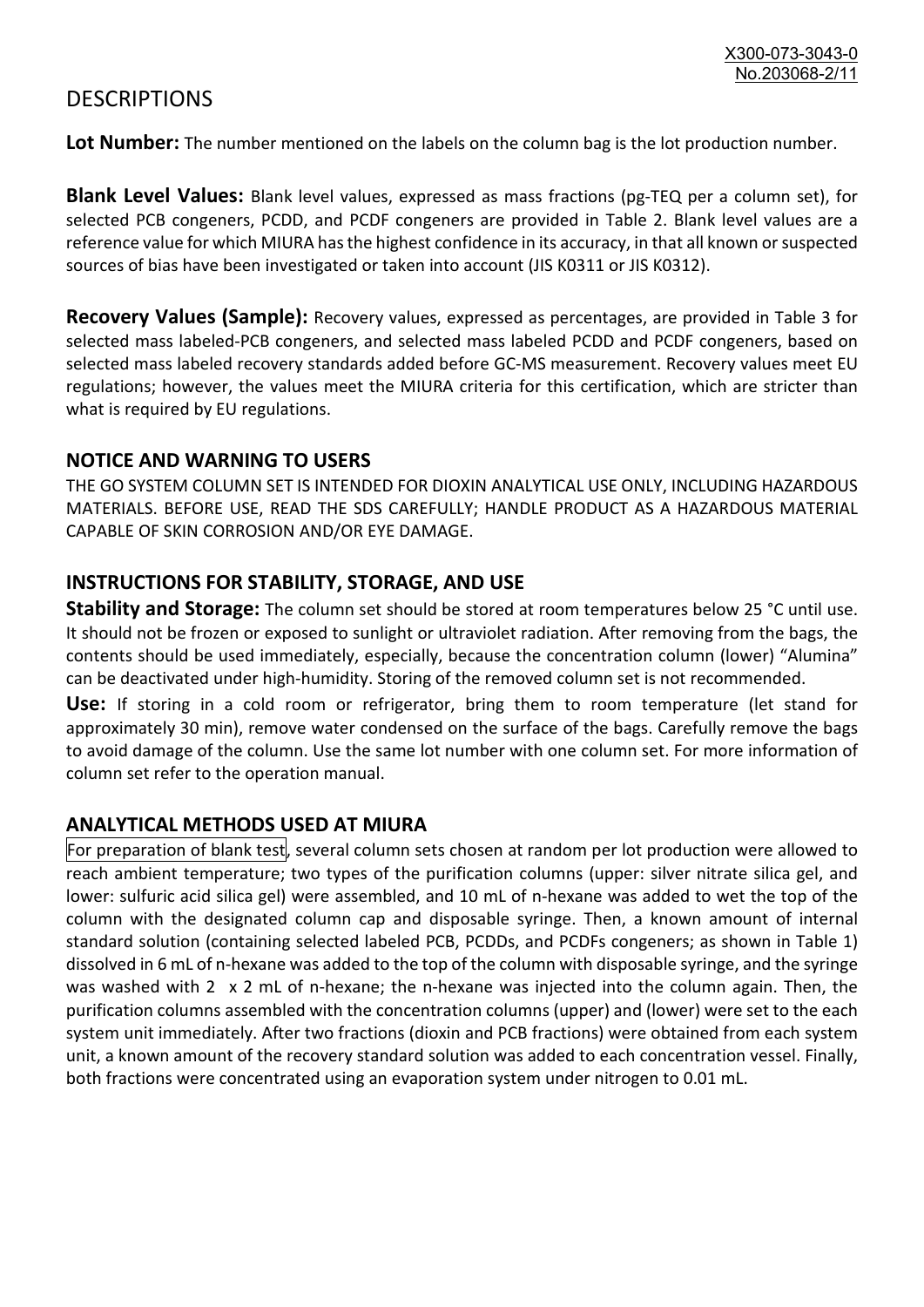X300-073-3043-0 No.203068-3/

| Compounds                          | Standard                      | Maker Code     | Maker                           | <b>Diluted</b><br>Concentration |
|------------------------------------|-------------------------------|----------------|---------------------------------|---------------------------------|
|                                    | Internal Standard             | DF-SS-A        |                                 | $10$ ng/mL<br>in decane         |
| PCDDs and PCDFs,<br><b>DL-PCBs</b> | <b>Internal Standard</b>      | DFP-LCS-B      | Wellington<br>Laboratories Inc. |                                 |
|                                    | Recovery (Surrogate) Standard | DF-IS-J        |                                 |                                 |
| NDL-PCBs                           | Internal Standard             | <b>MBP-28</b>  |                                 |                                 |
|                                    |                               | <b>MBP-52</b>  |                                 |                                 |
|                                    |                               | MBP-101        |                                 |                                 |
|                                    |                               | <b>MBP-138</b> |                                 |                                 |
|                                    |                               | MBP-153        |                                 |                                 |
|                                    | Recovery (Surrogate) Standard | <b>MBP-19</b>  |                                 |                                 |
|                                    |                               | <b>MBP-70</b>  |                                 |                                 |
|                                    |                               | <b>MBP-111</b> |                                 |                                 |
|                                    |                               | MBP-162        |                                 |                                 |
|                                    |                               | <b>MBP-178</b> |                                 |                                 |

Table 1. Standard solutions used for recovery tests.

The concentrated dioxin fraction was analyzed using gas chromatography / high resolution mass spectrometry (GC/HRMS) operated in electron impact (EI) mode. A 0.25 mm ID × 60 m fused silica capillary (BPX-DXN, TRAJAN) was used. The concentrated PCB fraction was analyzed using GC/HRMS operated in EI mode. A 0.25 mm ID × 60 m fused silica capillary (HT8-PCB, TRAJAN) was used. All injections were 2 μL using a splitless inlet. The results, blank level values, are provided in Table 2. The chromatograms of each compounds are shown at page 6 and after. Furthermore, the dioxin and PCB fractions were analyzed using gas chromatography / low resolution mass spectrometry operated in total ion scan (m/z 50 to 500) mode, to confirm if interferences may affect determination of target compounds by GC/HRMS are included in the fractions, the chromatograms are not shown here.

For the recovery test (sample), The sunflower seed oil from Helianthus annuus (S5007-1L, Sigma Aldrich) was dissolved in 2 mL of n-hexane. A known amount of the internal standard solution was added to the flask, mixed, and allowed to equilibrate. First, several column sets chosen at random per lot production were allowed to reach ambient temperature; the purification columns (upper) and (lower) were assembled. 10 mL of n-hexane was added to wet the top of the column with the designated column cap and disposable syringe. Then, the sample with the internal standard was injected into the top of the column with the disposable syringe, and the syringe was washed with 2 x 2 mL of n-hexane; the n-hexane was injected into the column again. The purification column was assembled with the concentration column (upper) and (lower), and set to the each system unit immediately. After obtaining two fractions from the system unit, the dioxin and PCB fractions were concentrated using an evaporation system under nitrogen to approximately 0.01 mL. After the addition of a known amount of recovery standard solution, the both fractions were concentrated to 0.02 mL; then dioxin and PCB in each fractions were analyzed using GC/HRMS as mentioned above test. The inspection results is displayed in Table 3.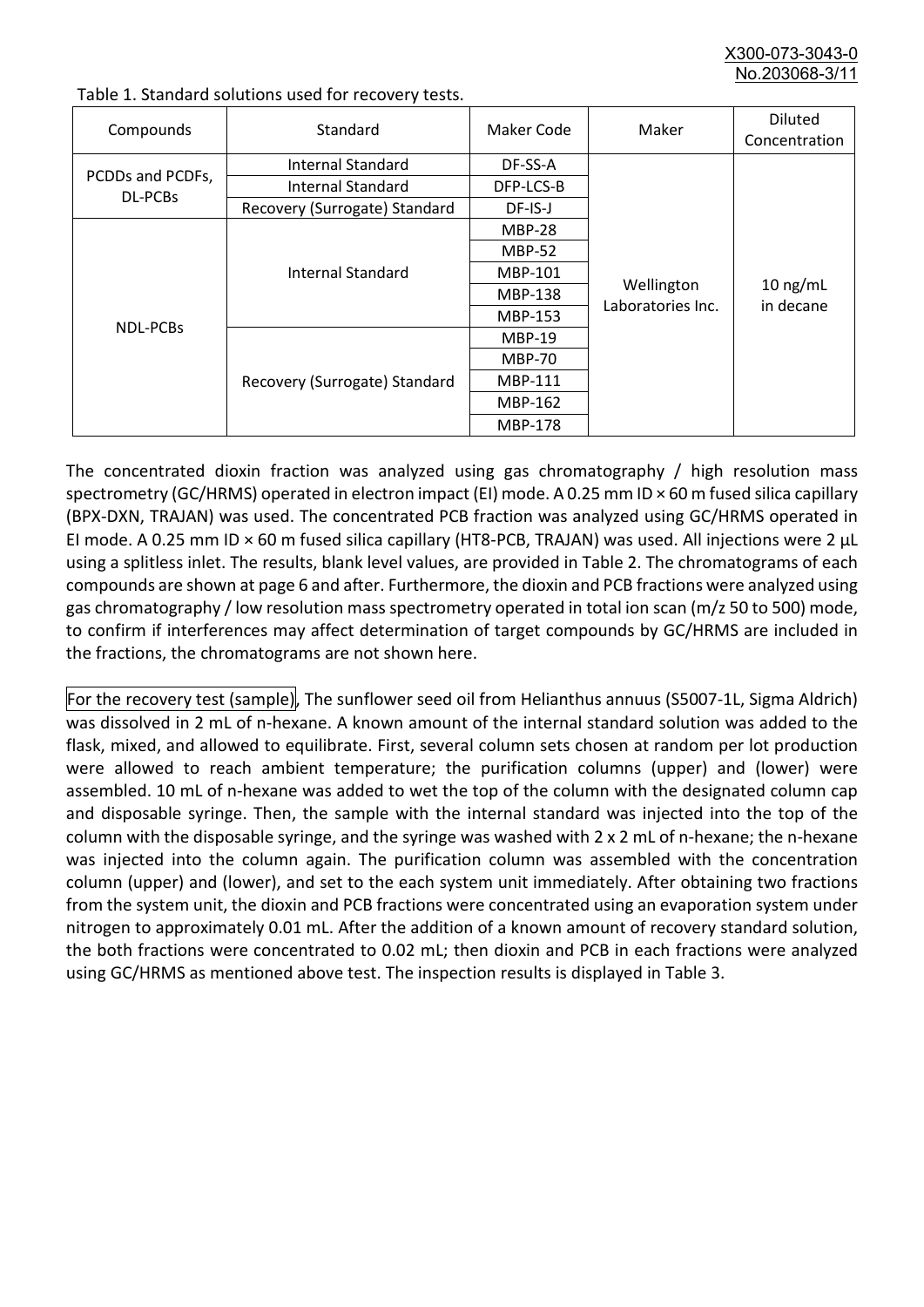X300-073-3043-0 No.203068-4/11

|  |  | Table 2 Blank levels of dioxins (PCDDs/PCDFs and DL-PCBs) and NDL-PCBs per column set. |
|--|--|----------------------------------------------------------------------------------------|
|--|--|----------------------------------------------------------------------------------------|

| able 2 Dialik levels of dioxilis (PCDDs/PCDI's and DL-PCDs) and NDL-PCDs per coldinii set.<br>Congener | Concentration | <b>LOQ</b> | <b>LOD</b> | $S/N=3$   | TEQ*      |
|--------------------------------------------------------------------------------------------------------|---------------|------------|------------|-----------|-----------|
|                                                                                                        | pg/column     | pg/column  | pg/column  | pg/column | pg/column |
| 2,3,7,8-TeCDD                                                                                          | <b>ND</b>     | 0.29       | 0.09       | 0.08      | 0.09      |
| 1,2,3,7,8-PeCDD                                                                                        | <b>ND</b>     | 0.30       | 0.09       | 0.05      | 0.09      |
| 1,2,3,4,7,8-HxCDD                                                                                      | <b>ND</b>     | 0.8        | 0.2        | 0.1       | 0.02      |
| 1,2,3,6,7,8-HxCDD                                                                                      | <b>ND</b>     | 0.7        | 0.2        | 0.1       | 0.02      |
| 1,2,3,7,8,9-HxCDD                                                                                      | <b>ND</b>     | 0.8        | 0.2        | 0.1       | 0.02      |
| 1,2,3,4,6,7,8-HpCDD                                                                                    | <b>ND</b>     | 1.3        | 0.4        | 0.06      | 0.004     |
| <b>OCDD</b>                                                                                            | <b>ND</b>     | 1.9        | 0.6        | 0.1       | 0.00018   |
| 2,3,7,8-TeCDF                                                                                          | <b>ND</b>     | 0.9        | 0.3        | 0.06      | 0.03      |
| 1,2,3,7,8-PeCDF                                                                                        | <b>ND</b>     | 0.8        | 0.2        | 0.06      | 0.006     |
| 2,3,4,7,8-PeCDF                                                                                        | <b>ND</b>     | 0.5        | 0.2        | 0.06      | 0.06      |
| 1,2,3,4,7,8-HxCDF                                                                                      | <b>ND</b>     | 0.6        | 0.2        | 0.04      | 0.02      |
| 1,2,3,6,7,8-HxCDF                                                                                      | <b>ND</b>     | 0.9        | 0.3        | 0.04      | 0.03      |
| 1,2,3,7,8,9-HxCDF                                                                                      | <b>ND</b>     | 0.6        | 0.2        | 0.04      | 0.02      |
| 2,3,4,6,7,8-HxCDF                                                                                      | <b>ND</b>     | 0.6        | 0.2        | 0.03      | 0.02      |
| 1,2,3,4,6,7,8-HpCDF                                                                                    | <b>ND</b>     | 1.0        | 0.3        | 0.09      | 0.003     |
| 1,2,3,4,7,8,9-HpCDF                                                                                    | <b>ND</b>     | 1.1        | 0.3        | 0.1       | 0.003     |
| <b>OCDF</b>                                                                                            | <b>ND</b>     | 2.0        | 0.6        | 0.1       | 0.00018   |
| #81 (3,4,4',5-TeCB)                                                                                    | <b>ND</b>     | 0.7        | 0.2        | 0.04      | 0.00006   |
| #77 (3,3',4,4'-TeCB)                                                                                   | <b>ND</b>     | 1.5        | 0.5        | 0.05      | 0.00005   |
| #126 (3,3',4,4',5-PeCB)                                                                                | <b>ND</b>     | 0.4        | 0.1        | 0.09      | 0.01      |
| #169 (3,3',4,4',5,5'-HxCB)                                                                             | <b>ND</b>     | 0.9        | 0.3        | 0.05      | 0.009     |
| #123 (2',3,4,4',5-PeCB)                                                                                | <b>ND</b>     | 0.4        | 0.1        | 0.03      | 0.000003  |
| #118 (2,3',4,4',5-PeCB)                                                                                | (0.2)         | 0.7        | 0.2        | 0.03      | 0.000006  |
| #105 (2,3,3',4,4'-PeCB)                                                                                | <b>ND</b>     | 0.4        | 0.1        | 0.02      | 0.000003  |
| #114 (2,3,4,4',5-PeCB)                                                                                 | <b>ND</b>     | 0.6        | 0.2        | 0.02      | 0.000006  |
| #167 (2,3',4,4',5,5'-HxCB)                                                                             | <b>ND</b>     | 0.4        | 0.1        | 0.02      | 0.000003  |
| #156 (2,3,3',4,4',5-HxCB)                                                                              | <b>ND</b>     | 0.5        | 0.1        | 0.02      | 0.000003  |
| #157 (2,3,3',4,4',5'-HxCB)                                                                             | <b>ND</b>     | 0.6        | 0.2        | 0.02      | 0.000006  |
| #189 (2,3,3',4,4',5,5'-HpCB)                                                                           | <b>ND</b>     | 0.4        | 0.1        | 0.02      | 0.000003  |
| #28 (2,4,4'-TrCB)                                                                                      | 1.7           | 0.4        | 0.1        | 0.03      |           |
| #52 (2,2',5,5'-TeCB)                                                                                   | 0.8           | 0.3        | 0.1        | 0.04      |           |
| #101 (2,2',4,5,5'-PeCB)                                                                                | (0.3)         | 0.4        | 0.1        | 0.03      |           |
| #138 (2,2',3,4,4',5'-HxCB)                                                                             | (0.2)         | 0.6        | 0.2        | 0.02      |           |
| #153 (2,2',4,4',5,5'-HxCB)                                                                             | <b>ND</b>     | 1.1        | 0.3        | 0.03      |           |
| #180 (2,2',3,4,4',5,5'-HpCB)                                                                           | <b>ND</b>     | 0.6        | 0.2        | 0.03      |           |

\* TEQ: Toxicity Equivalents (are applied WHO-TEF(2006))

- 1. The figures in the parentheses in the concentration of actual measurement denote the concentration of the LOD or more and less than the LOQ.
- 2. ND in the concentration of actual measurement denotes less than the LOD.
- 3. TEQ are calculated with an actual measurement which is the concentration of the LOQ or more, and an actual measurement which is the concentration of the LOD or more and less than the LOQ, respectively. For values less than the LOD, TEQ are calculated with the LOD.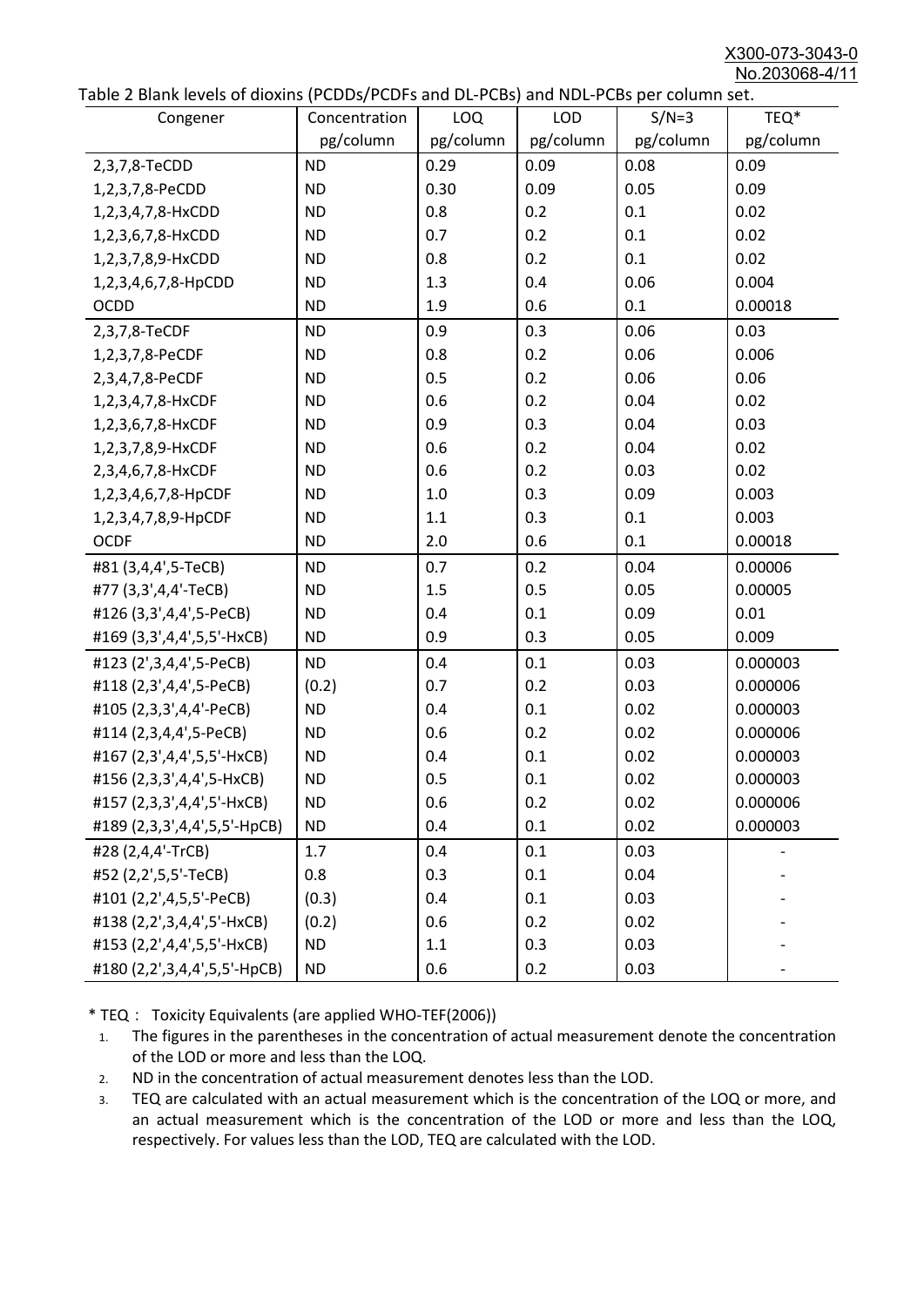| 81%<br>2,3,7,8-TeCDD<br>80%<br>1,2,3,7,8-PeCDD<br>80%<br>1,2,3,4,7,8-HxCDD<br>81%<br>1,2,3,6,7,8-HxCDD<br>78%<br>1,2,3,7,8,9-HxCDD<br>80%<br>1,2,3,4,6,7,8-HpCDD<br>71%<br><b>OCDD</b><br>2,3,7,8-TeCDF<br>84 %<br>1,2,3,7,8-PeCDF<br>83%<br>82%<br>2,3,4,7,8-PeCDF<br>83%<br>1,2,3,4,7,8-HxCDF<br>1,2,3,6,7,8-HxCDF<br>83%<br>79 %<br>1,2,3,7,8,9-HxCDF<br>78%<br>2,3,4,6,7,8-HxCDF<br>1,2,3,4,6,7,8-HpCDF<br>80%<br>78 %<br>1,2,3,4,7,8,9-HpCDF<br>73%<br><b>OCDF</b><br>#81 (3,4,4',5-TeCB)<br>85%<br>#77 (3,3',4,4'-TeCB)<br>92%<br>#126 (3,3',4,4',5-PeCB)<br>84 %<br>#169 (3,3',4,4',5,5'-HxCB)<br>82 %<br>#123 (2',3,4,4',5-PeCB)<br>88%<br>#118 (2,3',4,4',5-PeCB)<br>88%<br>#105 (2,3,3',4,4'-PeCB)<br>90%<br>#114 (2,3,4,4',5-PeCB)<br>93%<br>#167 (2,3',4,4',5,5'-HxCB)<br>90%<br>#156 (2,3,3',4,4',5-HxCB)<br>92% | uwic J.<br>Recoveries of fabeled internal standar<br>Congener | Sample |
|-------------------------------------------------------------------------------------------------------------------------------------------------------------------------------------------------------------------------------------------------------------------------------------------------------------------------------------------------------------------------------------------------------------------------------------------------------------------------------------------------------------------------------------------------------------------------------------------------------------------------------------------------------------------------------------------------------------------------------------------------------------------------------------------------------------------------------|---------------------------------------------------------------|--------|
|                                                                                                                                                                                                                                                                                                                                                                                                                                                                                                                                                                                                                                                                                                                                                                                                                               |                                                               |        |
|                                                                                                                                                                                                                                                                                                                                                                                                                                                                                                                                                                                                                                                                                                                                                                                                                               |                                                               |        |
|                                                                                                                                                                                                                                                                                                                                                                                                                                                                                                                                                                                                                                                                                                                                                                                                                               |                                                               |        |
|                                                                                                                                                                                                                                                                                                                                                                                                                                                                                                                                                                                                                                                                                                                                                                                                                               |                                                               |        |
|                                                                                                                                                                                                                                                                                                                                                                                                                                                                                                                                                                                                                                                                                                                                                                                                                               |                                                               |        |
|                                                                                                                                                                                                                                                                                                                                                                                                                                                                                                                                                                                                                                                                                                                                                                                                                               |                                                               |        |
|                                                                                                                                                                                                                                                                                                                                                                                                                                                                                                                                                                                                                                                                                                                                                                                                                               |                                                               |        |
|                                                                                                                                                                                                                                                                                                                                                                                                                                                                                                                                                                                                                                                                                                                                                                                                                               |                                                               |        |
|                                                                                                                                                                                                                                                                                                                                                                                                                                                                                                                                                                                                                                                                                                                                                                                                                               |                                                               |        |
|                                                                                                                                                                                                                                                                                                                                                                                                                                                                                                                                                                                                                                                                                                                                                                                                                               |                                                               |        |
|                                                                                                                                                                                                                                                                                                                                                                                                                                                                                                                                                                                                                                                                                                                                                                                                                               |                                                               |        |
|                                                                                                                                                                                                                                                                                                                                                                                                                                                                                                                                                                                                                                                                                                                                                                                                                               |                                                               |        |
|                                                                                                                                                                                                                                                                                                                                                                                                                                                                                                                                                                                                                                                                                                                                                                                                                               |                                                               |        |
|                                                                                                                                                                                                                                                                                                                                                                                                                                                                                                                                                                                                                                                                                                                                                                                                                               |                                                               |        |
|                                                                                                                                                                                                                                                                                                                                                                                                                                                                                                                                                                                                                                                                                                                                                                                                                               |                                                               |        |
|                                                                                                                                                                                                                                                                                                                                                                                                                                                                                                                                                                                                                                                                                                                                                                                                                               |                                                               |        |
|                                                                                                                                                                                                                                                                                                                                                                                                                                                                                                                                                                                                                                                                                                                                                                                                                               |                                                               |        |
|                                                                                                                                                                                                                                                                                                                                                                                                                                                                                                                                                                                                                                                                                                                                                                                                                               |                                                               |        |
|                                                                                                                                                                                                                                                                                                                                                                                                                                                                                                                                                                                                                                                                                                                                                                                                                               |                                                               |        |
|                                                                                                                                                                                                                                                                                                                                                                                                                                                                                                                                                                                                                                                                                                                                                                                                                               |                                                               |        |
|                                                                                                                                                                                                                                                                                                                                                                                                                                                                                                                                                                                                                                                                                                                                                                                                                               |                                                               |        |
|                                                                                                                                                                                                                                                                                                                                                                                                                                                                                                                                                                                                                                                                                                                                                                                                                               |                                                               |        |
|                                                                                                                                                                                                                                                                                                                                                                                                                                                                                                                                                                                                                                                                                                                                                                                                                               |                                                               |        |
|                                                                                                                                                                                                                                                                                                                                                                                                                                                                                                                                                                                                                                                                                                                                                                                                                               |                                                               |        |
|                                                                                                                                                                                                                                                                                                                                                                                                                                                                                                                                                                                                                                                                                                                                                                                                                               |                                                               |        |
|                                                                                                                                                                                                                                                                                                                                                                                                                                                                                                                                                                                                                                                                                                                                                                                                                               |                                                               |        |
|                                                                                                                                                                                                                                                                                                                                                                                                                                                                                                                                                                                                                                                                                                                                                                                                                               |                                                               |        |
|                                                                                                                                                                                                                                                                                                                                                                                                                                                                                                                                                                                                                                                                                                                                                                                                                               | #157 (2,3,3',4,4',5'-HxCB)                                    | 94%    |
| #189 (2,3,3',4,4',5,5'-HpCB)<br>96%                                                                                                                                                                                                                                                                                                                                                                                                                                                                                                                                                                                                                                                                                                                                                                                           |                                                               |        |
| #28 (2,4,4'-TrCB)<br>85%                                                                                                                                                                                                                                                                                                                                                                                                                                                                                                                                                                                                                                                                                                                                                                                                      |                                                               |        |
| #52 (2,2',5,5'-TeCB)<br>87%                                                                                                                                                                                                                                                                                                                                                                                                                                                                                                                                                                                                                                                                                                                                                                                                   |                                                               |        |
| #101 (2,2',4,5,5'-PeCB)<br>90%                                                                                                                                                                                                                                                                                                                                                                                                                                                                                                                                                                                                                                                                                                                                                                                                |                                                               |        |
| #138 (2,2',3,4,4',5'-HxCB)<br>100%                                                                                                                                                                                                                                                                                                                                                                                                                                                                                                                                                                                                                                                                                                                                                                                            |                                                               |        |
| #153 (2,2',4,4',5,5'-HxCB)<br>92%                                                                                                                                                                                                                                                                                                                                                                                                                                                                                                                                                                                                                                                                                                                                                                                             |                                                               |        |
| #180 (2,2',3,4,4',5,5'-HpCB)<br>106%                                                                                                                                                                                                                                                                                                                                                                                                                                                                                                                                                                                                                                                                                                                                                                                          |                                                               |        |

Table 3. Recoveries of labeled internal standards.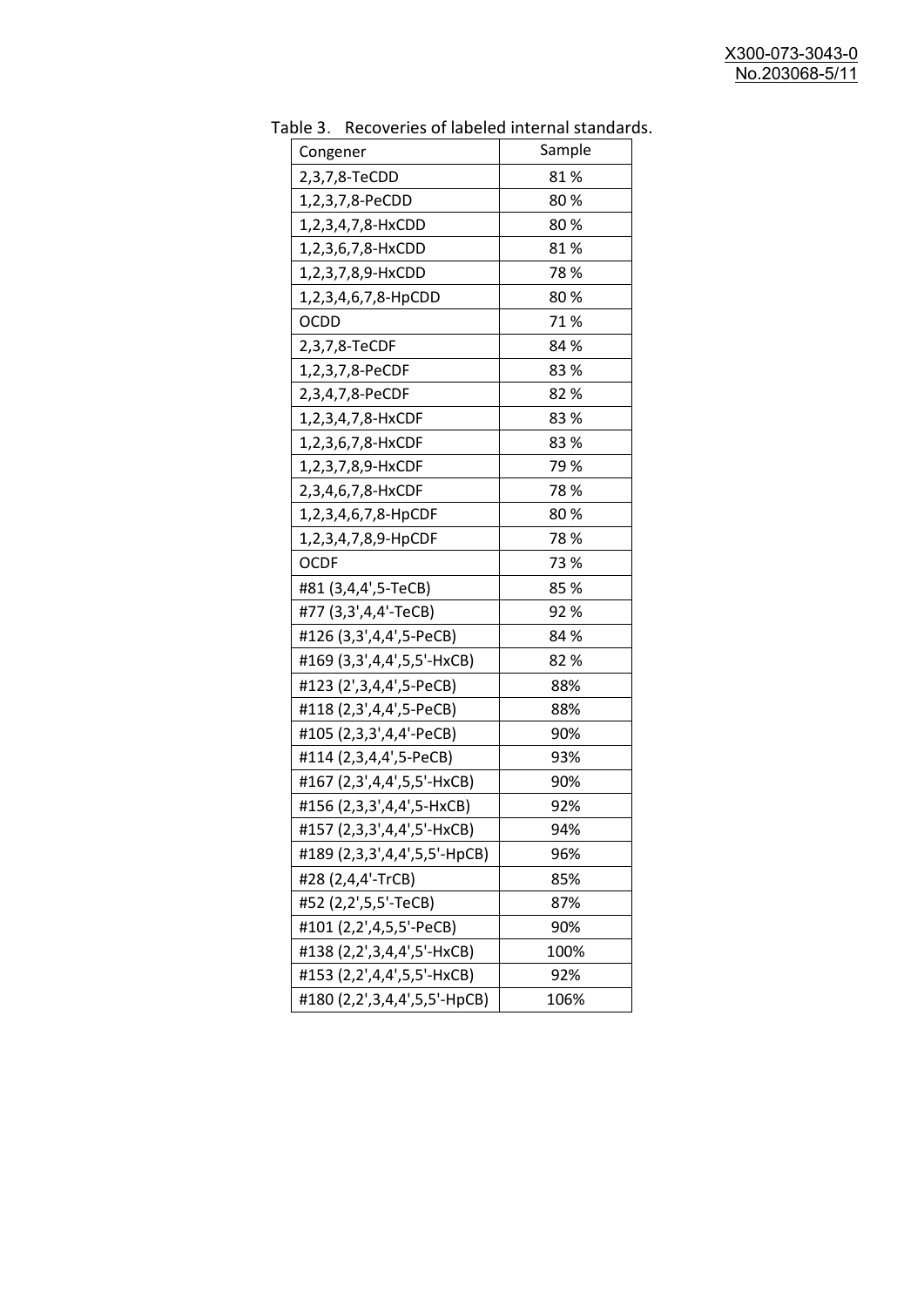



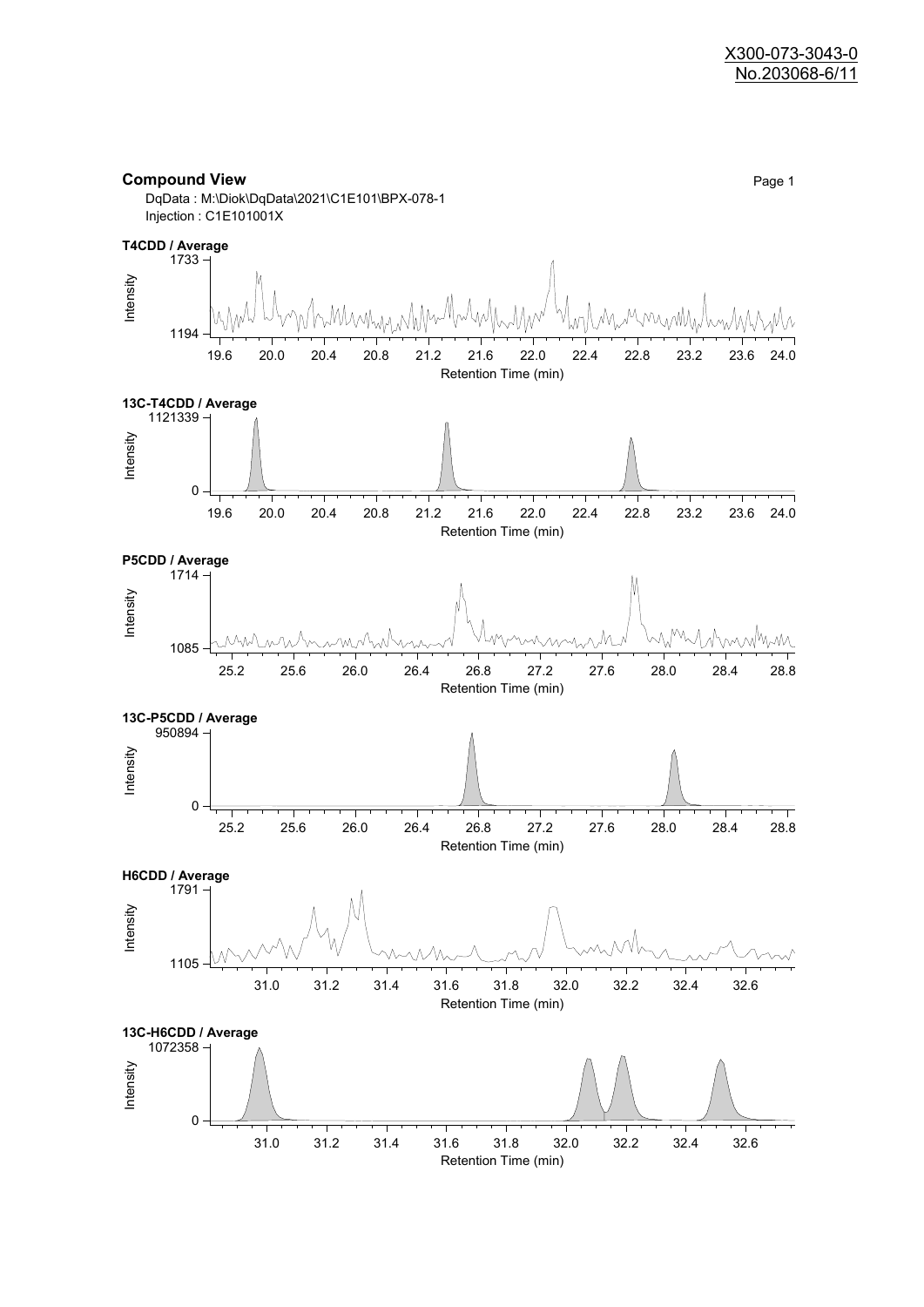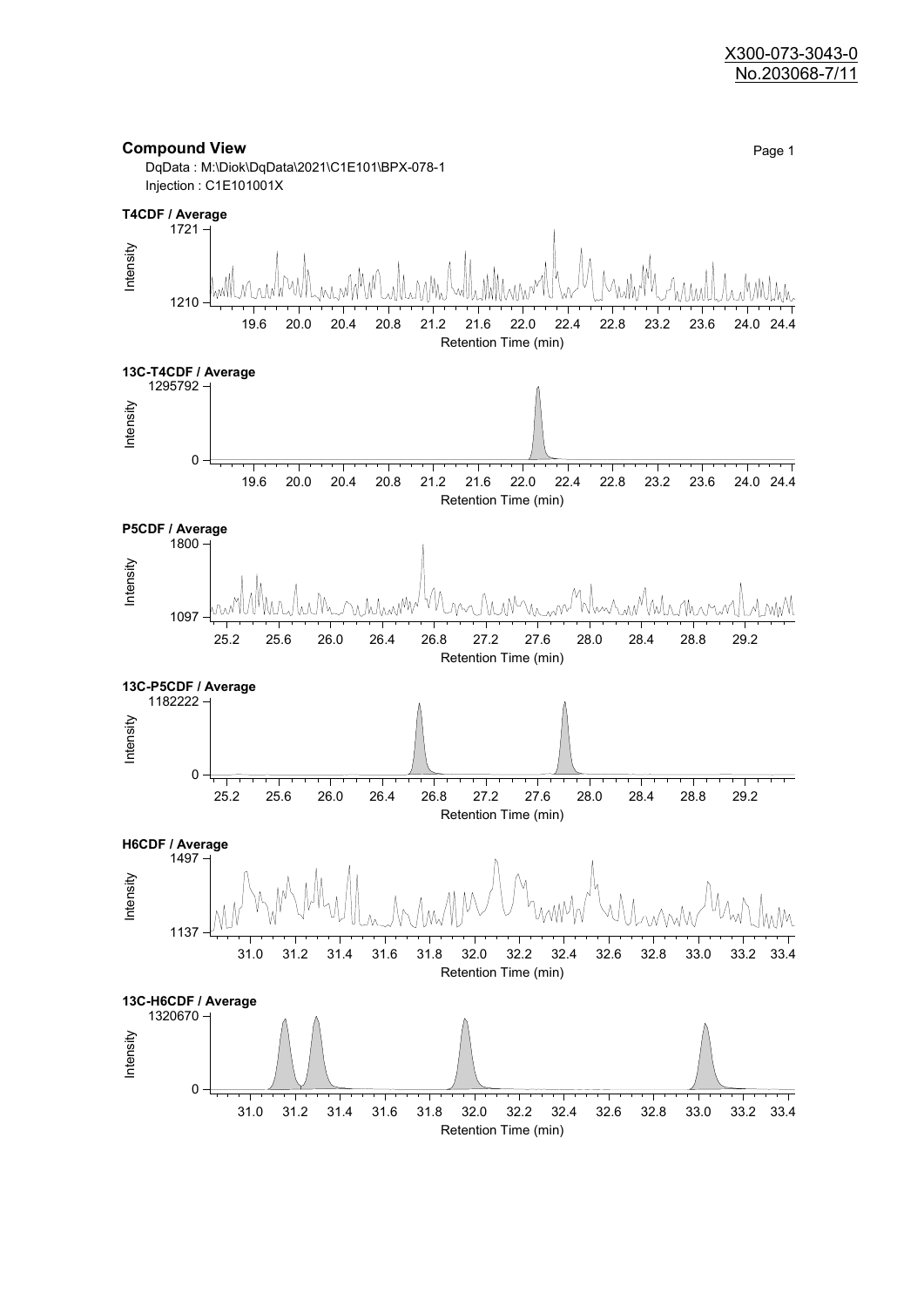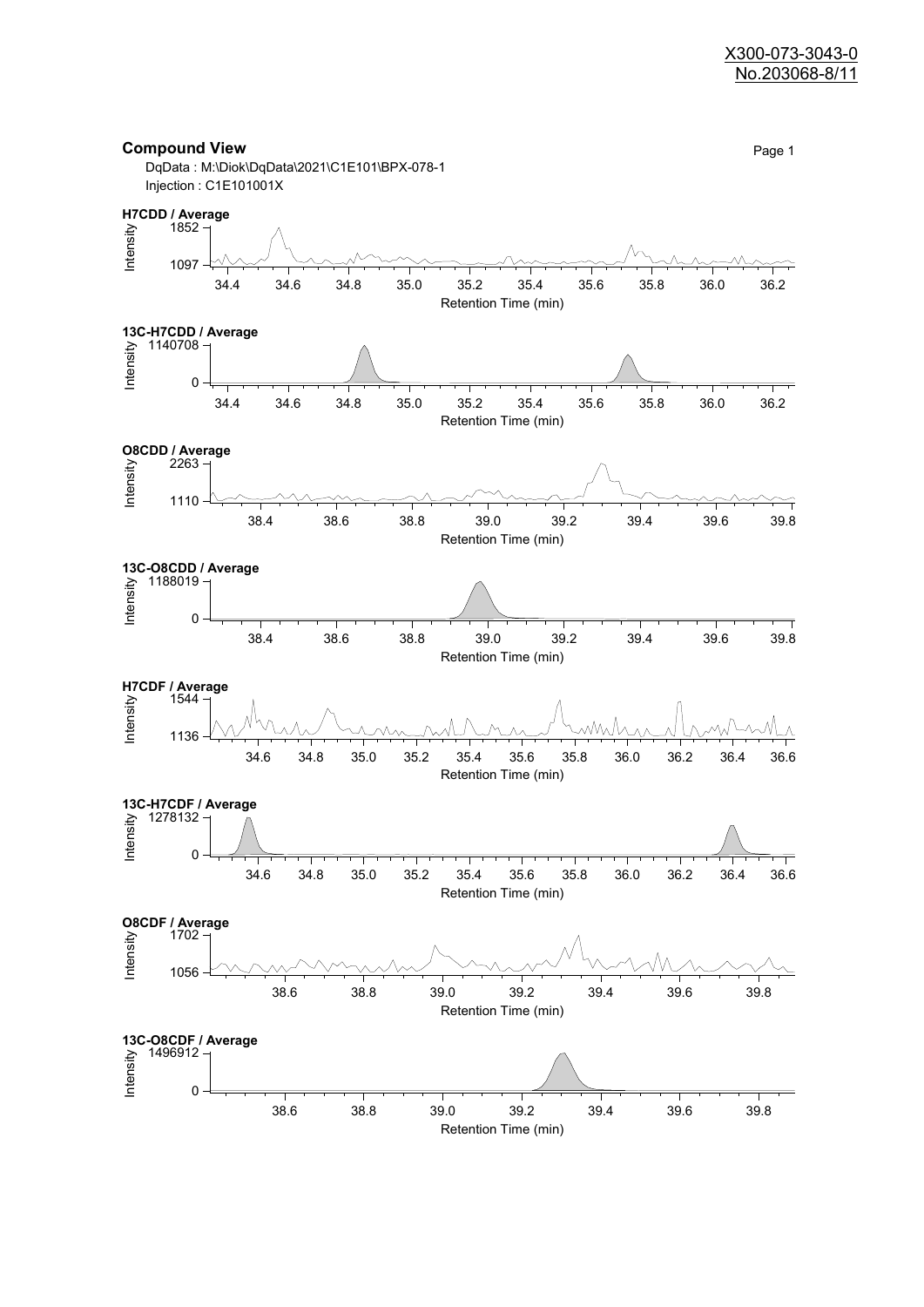

Retention Time (min)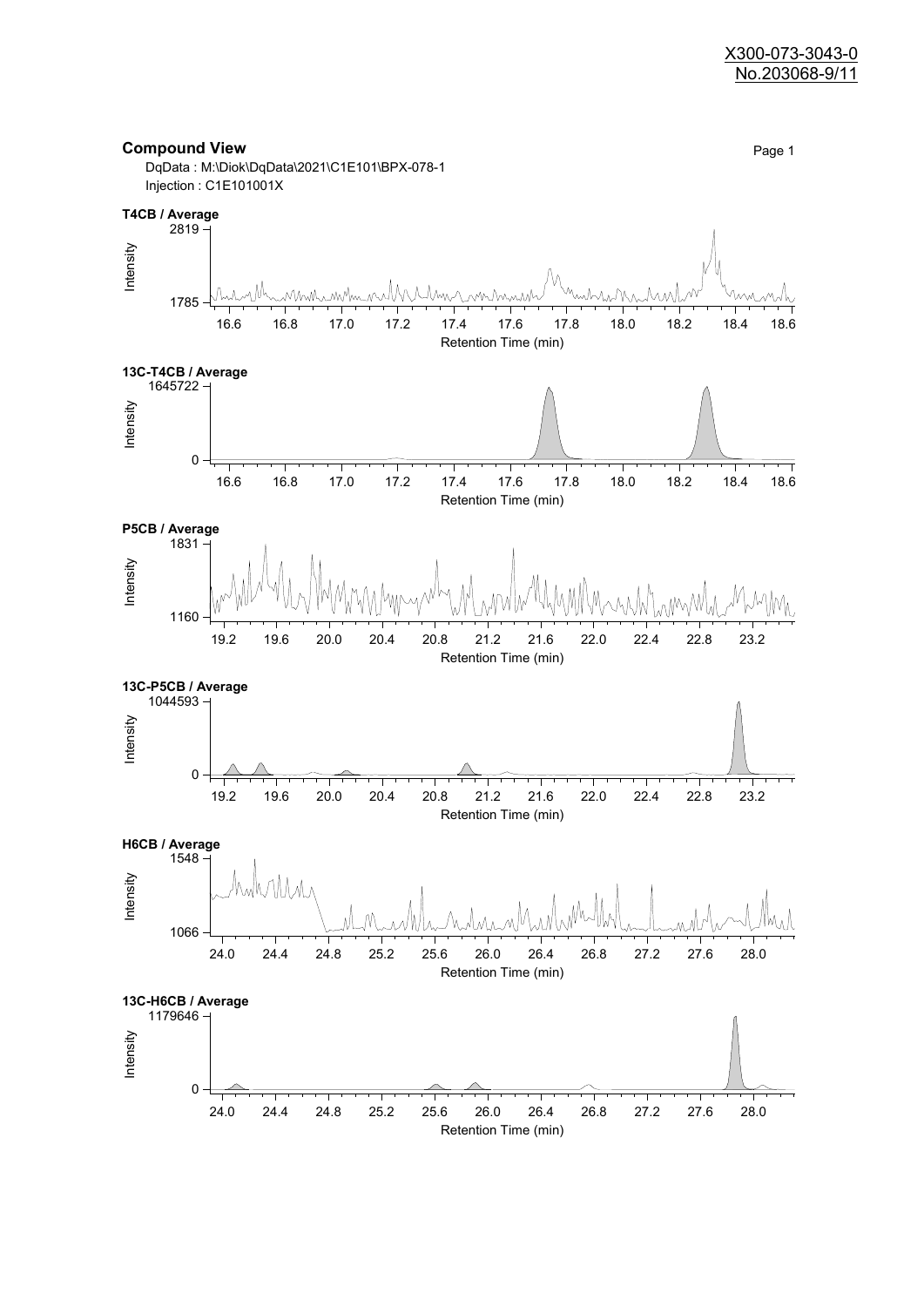